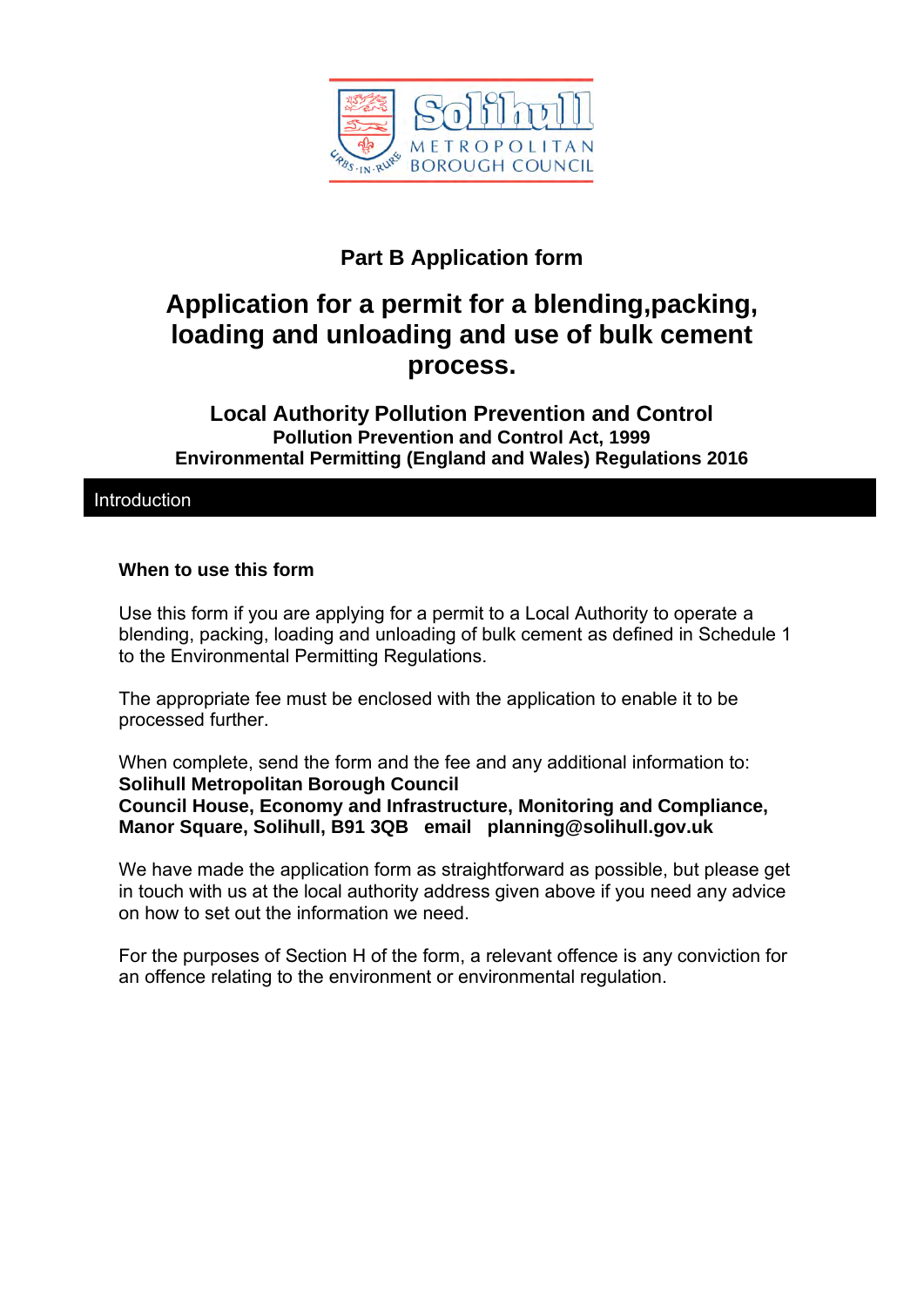## **A The basics**

**A1** Name and address of the installation (not required for mobile plant)

**A2** Details of any existing environmental permit or consent *(for waste operations, include planning permission for the site, plus established use certificates, a certificate of lawful existing use, or evidence why the General Permitted Development Order applies.*

**A3** Operator details (*The 'operator' = the person who it is proposed will have control over the installation in accordance with the permit (if granted).)*

Name:

Trading name, if different:

Registered office address:

Principal office address, if different:

Company registration number:

**A4** Any holding company?

Is the operator a subsidiary of a holding company within the meaning of section 1159 of the Companies Act 2006? If "yes" please fill in details of the ultimate holding company

No Yes

**A5** Who can we contact about your application? *It will help to have someone who we can contact directly with any questions about your application. The person you name should have the authority to act on behalf of the operator - This can be an agent or consultant.*

| Name and position: |
|--------------------|
| Telephone:         |
| Email:             |

Name:

Trading name, if different: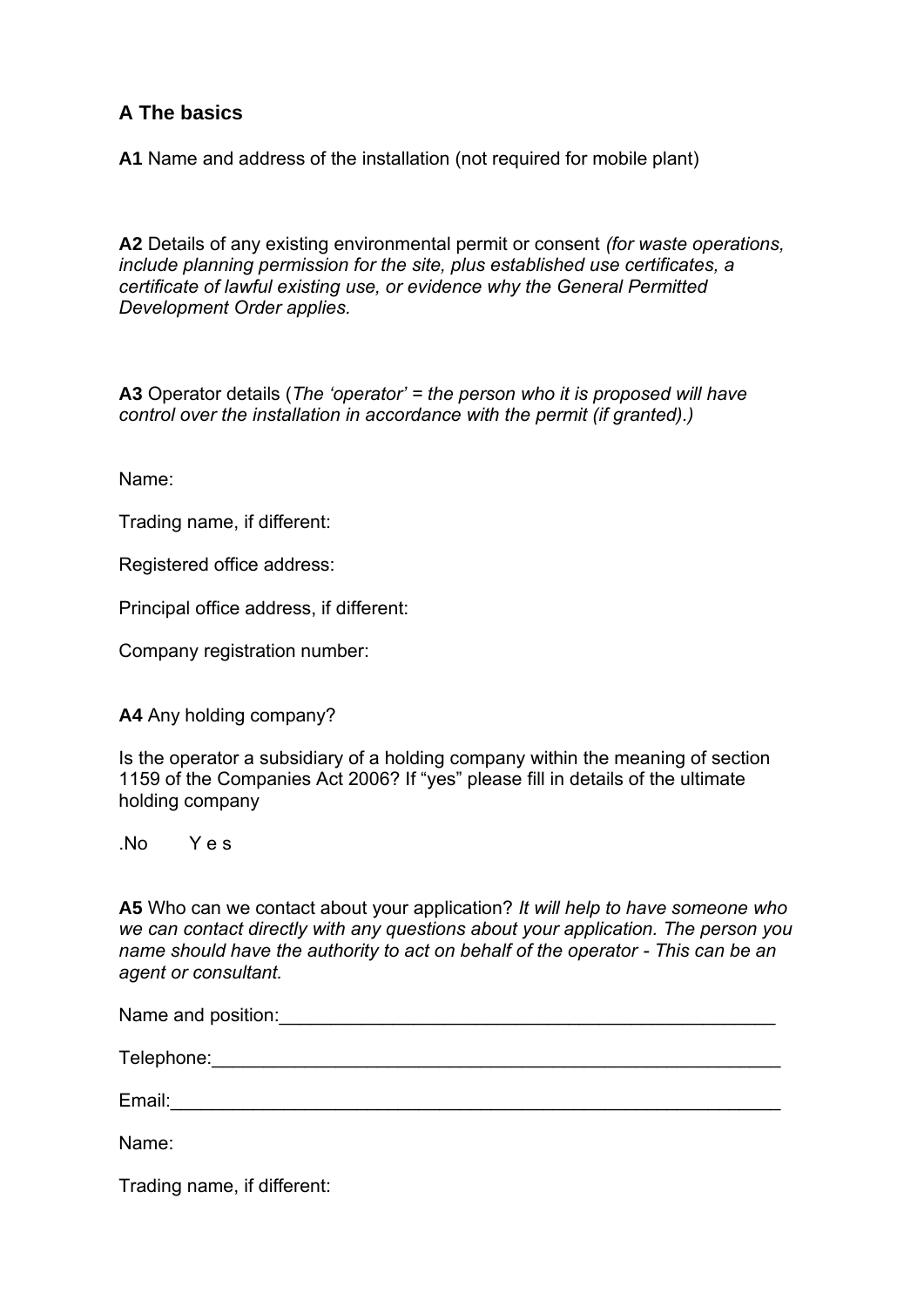Registered office address:

Principal office address, if different:

Company registration number :

#### **B The installation**

**B1** Does the installation have any silos with capacity more than 500 tonnes?  $\square$  Yes  $\square$  No

**B2** Are you a cement or cement clinker importer?  $\square$  Yes  $\square$  No

If you have answered 'yes' to either B1 or B2 the installation is not suitable for a simple permit.

**B3** Are you a concrete batcher?

 $\Box$  Yes  $\Box$  No

**B4** Do you cast products?

 $\Box$  Yes  $\Box$  No

**B5** Why is the application being made?

new installation /change to existing installation means it now needs a permit

**B6** Site maps – please provide:

• A location map with a red line round the boundary of the installation Document reference:

• A site plan or plans showing where all the relevant activities are on site:

a) where the processing plant will be installed

b) the areas and buildings/structures designated for materials and waste storage and the type of storage

c)the conveyors and transfer points

d) any directly associated activities or waste operations.

To save applying for permit variations, you can also show where on site you might want to use for storage etc in the future. Document reference: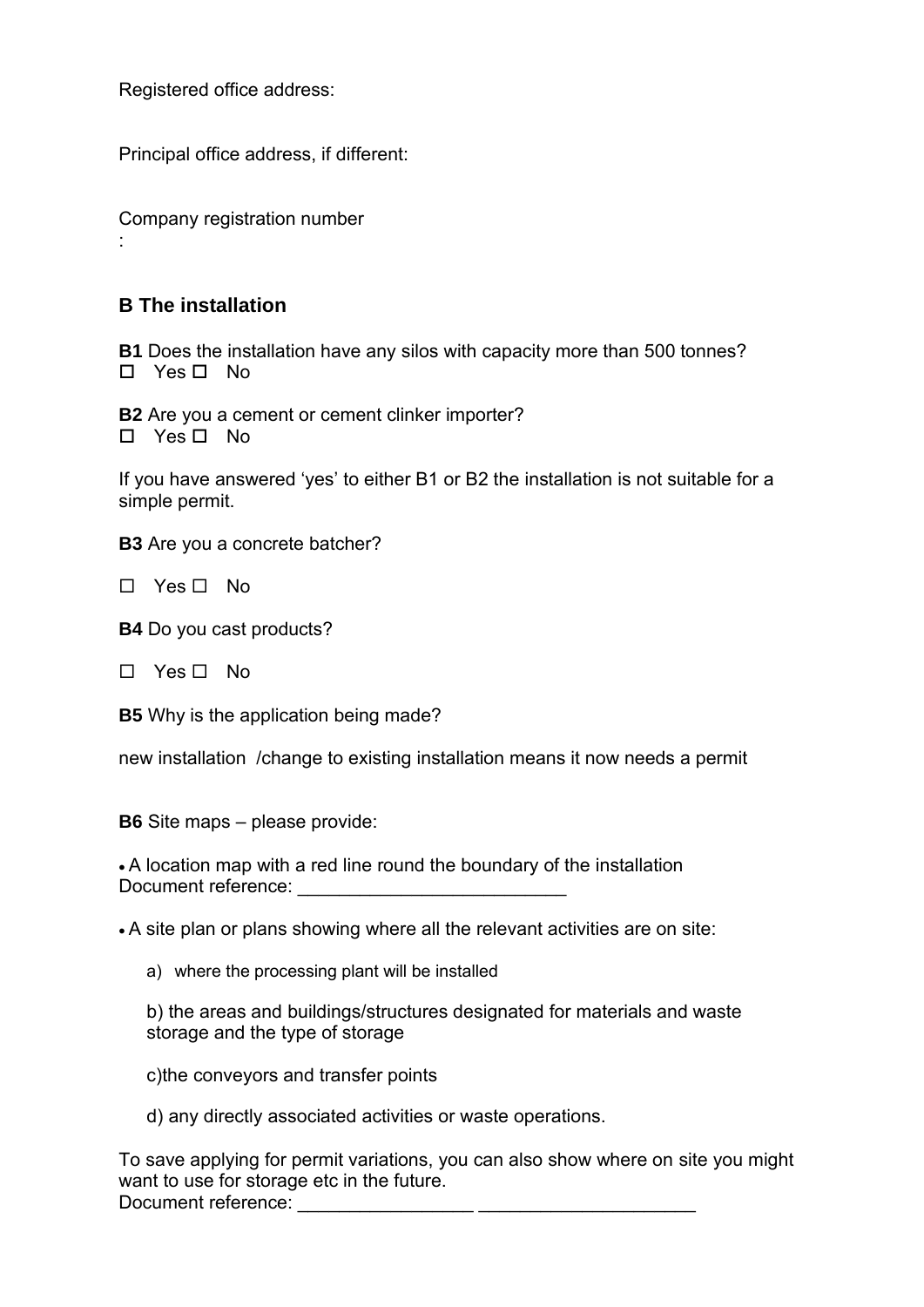**B7** Are there any sites of special scientific interest (SSSIs) or European protected sites nearer than any of the following distances to the proposed installation?

• 1km - where the installation involves mineral or cement and lime activities

 $\Box$  Yes  $\Box$  No

If yes, is the installation likely to have a significant effect on the special scientific interest or European protected sites?

 $\square$  Yes  $\square$  No

If yes, please write on a separate sheet or enclose a relevant document explaining what the implications are for the purposes of the Conservation (Natural Habitats etc) Regulations 1994 (see appendix 2 of Annex XVII of the general guidance manual)

Document Reference:

**B8** Will emissions from the activity potentially have significant environmental effects (including nuisance)?

 $\Box$  Yes  $\Box$  No

If yes, please list the potential significant local environmental effects (including nuisance) of the foreseeable emissions on a separate document. Document Reference:

If yes, please enclose a copy of any environmental impact assessment which has been carried out for the installation under planning legislation or for any other purpose.

Document Reference:

#### **B9 Detail make model and serial number of plant**

\_\_\_\_\_\_\_\_\_\_\_\_\_\_\_\_\_\_\_\_\_\_\_\_\_\_\_\_\_\_\_\_\_\_\_\_\_\_\_\_\_\_\_\_\_\_\_\_\_

\_\_\_\_\_\_\_\_\_\_\_\_\_\_\_\_\_\_\_\_\_\_\_\_\_\_\_\_\_\_\_\_\_\_\_\_\_\_\_\_\_\_\_\_\_\_\_\_\_

#### **C The details**

**C1** Does your installation have arrestment equipment, with external discharge points, not serving silos or dryers with an airflow of: (*Tick all that apply)*

- a) over 300m<sub>3</sub>/minute:  $\Box$  Yes  $\Box$  No
- b) under 300m3/minute and over 100m3/minute: □ Yes □ No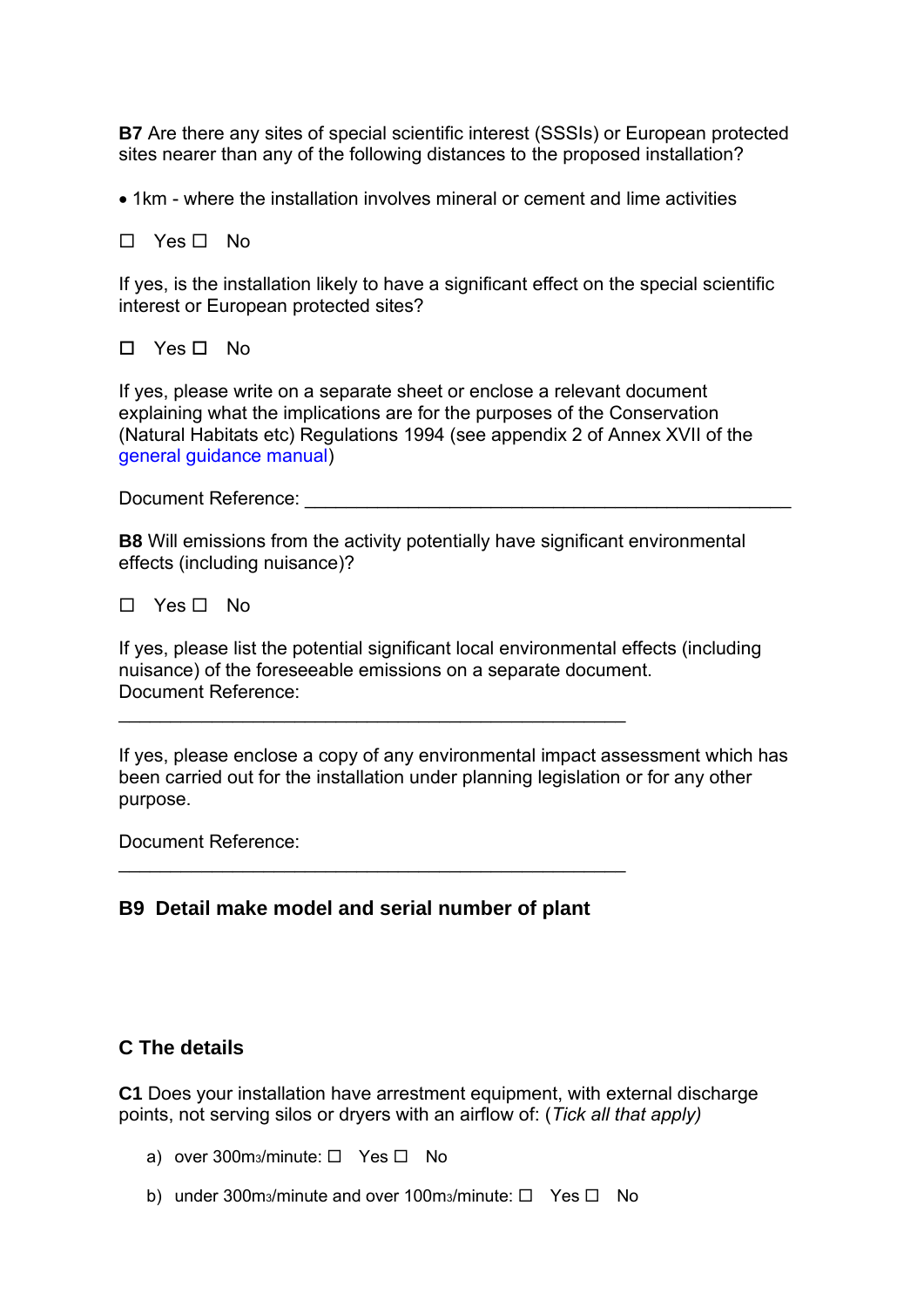c) under 100 m<sub>3</sub>/minute:  $\Box$  Yes  $\Box$  No

**C2** Do you have continuous monitors to show compliance with a numerical limit in Table 1 of the simple permit? *[informs condition 2]*

 $\Box$  Yes  $\Box$  No

If yes, do the continuous monitors have alarms which are: *(tick all that apply) [informs condition 2]*

a) visible?  $\Box$  Yes  $\Box$  No

b) audible?  $\Box$  Yes  $\Box$  No

c)alarm activation recorded automatically?  $\Box$  Yes  $\Box$  No

d) is a trigger level set?  $\Box$  Yes  $\Box$  No

At what percentage of the emission limit is the value set? …………………%

Have you undertaken isokinetic sampling at least once to demonstrate compliance with the numerical limit in Table 1?

 $\Box$  Yes  $\Box$  No

**C3** Is odour arrestment equipment installed? *[informs condition 3]*  $\Box$  Yes  $\Box$  No

**C4** Do you have pneumatic transfer of materials? *[informs condition 8]*  $\Box$  Yes  $\Box$  No

**C5** Which of the following will the bulk cement be stored in: (*tick all that apply) [informs condition 4]*

- a) silo?  $\Box$  Yes  $\Box$  No
- b) bulk storage tank?  $\Box$  Yes  $\Box$  No
- c) within a building?  $\Box$  Yes  $\Box$  No
- d) in fully-enclosed containers/packaging?  $\Box$  Yes  $\Box$  No

e) other - please specify

**C6** Will displaced air from pneumatic loading and unloading be: (*tick all that apply) [informs condition 8]*

- a) vented to arrestment plant  $\Box$  Yes  $\Box$  No
- b) back-vented to the delivery tanker  $\Box$  Yes  $\Box$  No
- c) other please specify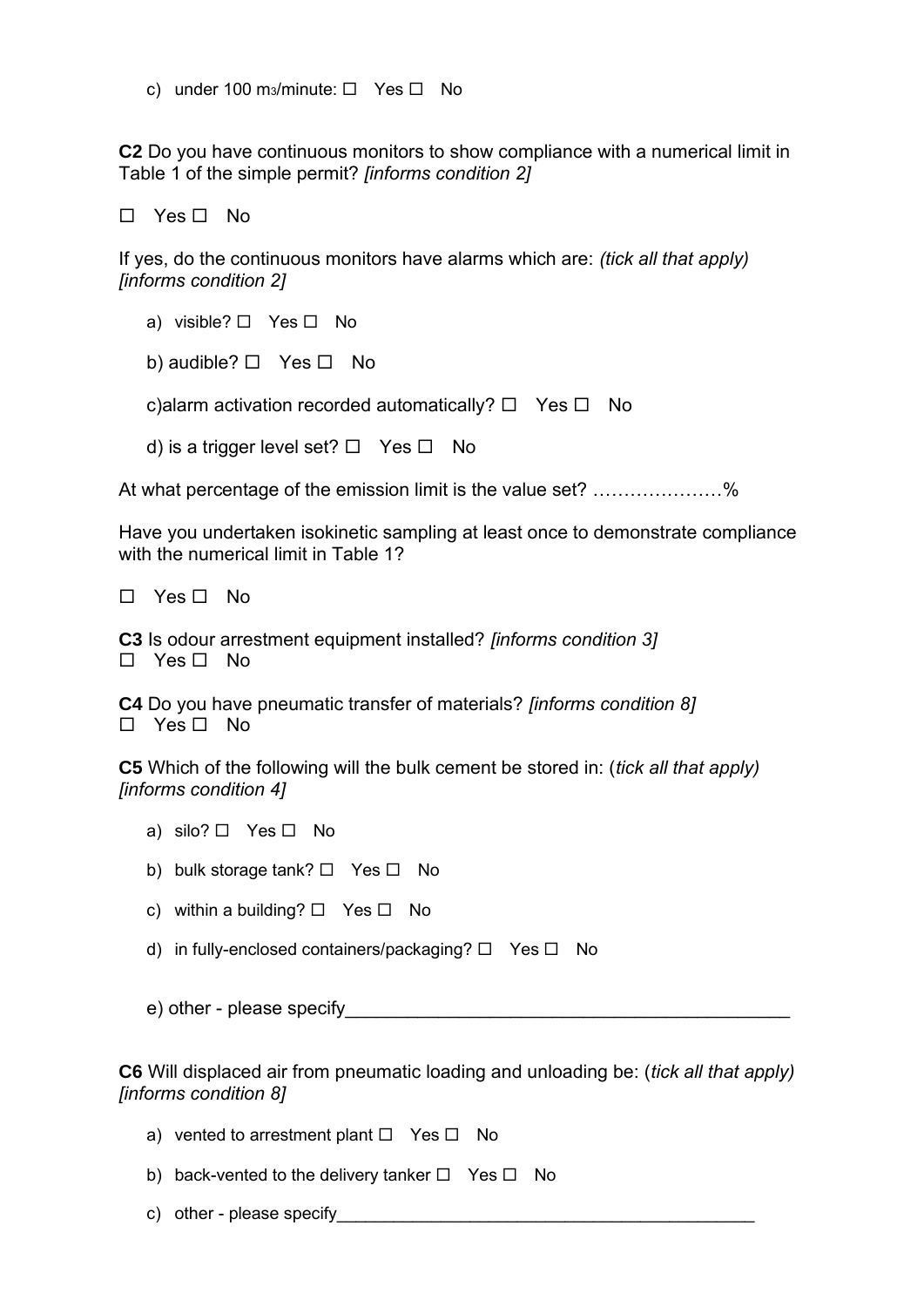**C7** Do deliveries automatically stop for *[informs condition 6]*

- a) over-filling  $\Box$  Yes  $\Box$  No
- b) over-pressurisation  $\Box$  Yes  $\Box$  No

**C8** Does pneumatic transfer automatically stop for *[informs condition 5]*

- a) over-filling  $\Box$  Yes  $\Box$  No
- b) over-pressurisation  $\Box$  Yes  $\Box$  No

If no, are any silos new since Jun 2004? *[informs condition 7]*

 $\Box$  Yes  $\Box$  No

**C9** Do you have alarms to warn of overfilling? *[informs condition 6]*

 $\Box$  Yes  $\Box$  No

**C10** For materials not dealt with in C4, what facilities will be provided to store any dusty material and waste? (t*ick all that apply) [informs condition 9]*

- a) hopper wind-protected on at least 3 sides  $\Box$
- b) storage bay without suppression and stockpiles kept lower than the retaining walls
- c) storage bay with suppression  $\Box$
- d) fully-enclosed stores  $\Box$
- e) other please specify  $\square$

**C11** Will any material be stored in the open (unenclosed) other than material wholly comprised of one or more of the following: >3mm material, sand, scalpings, road sub

base (MOT) material that has been conditioned before deposit, conditioned crusherrun or blended material? *[informs condition 9]*

 $\Box$  Yes  $\Box$  No

**C12** Do you have belt conveyors: *[informs condition 10]*

 $\Box$  Yes  $\Box$  No

If yes, which of the following facilities will be provided to convey any dusty material and waste (*tick all that apply) [informs condition 10]*

- a) deep trough ground-level conveyor  $\Box$
- b) fully-enclosed conveyor  $\Box$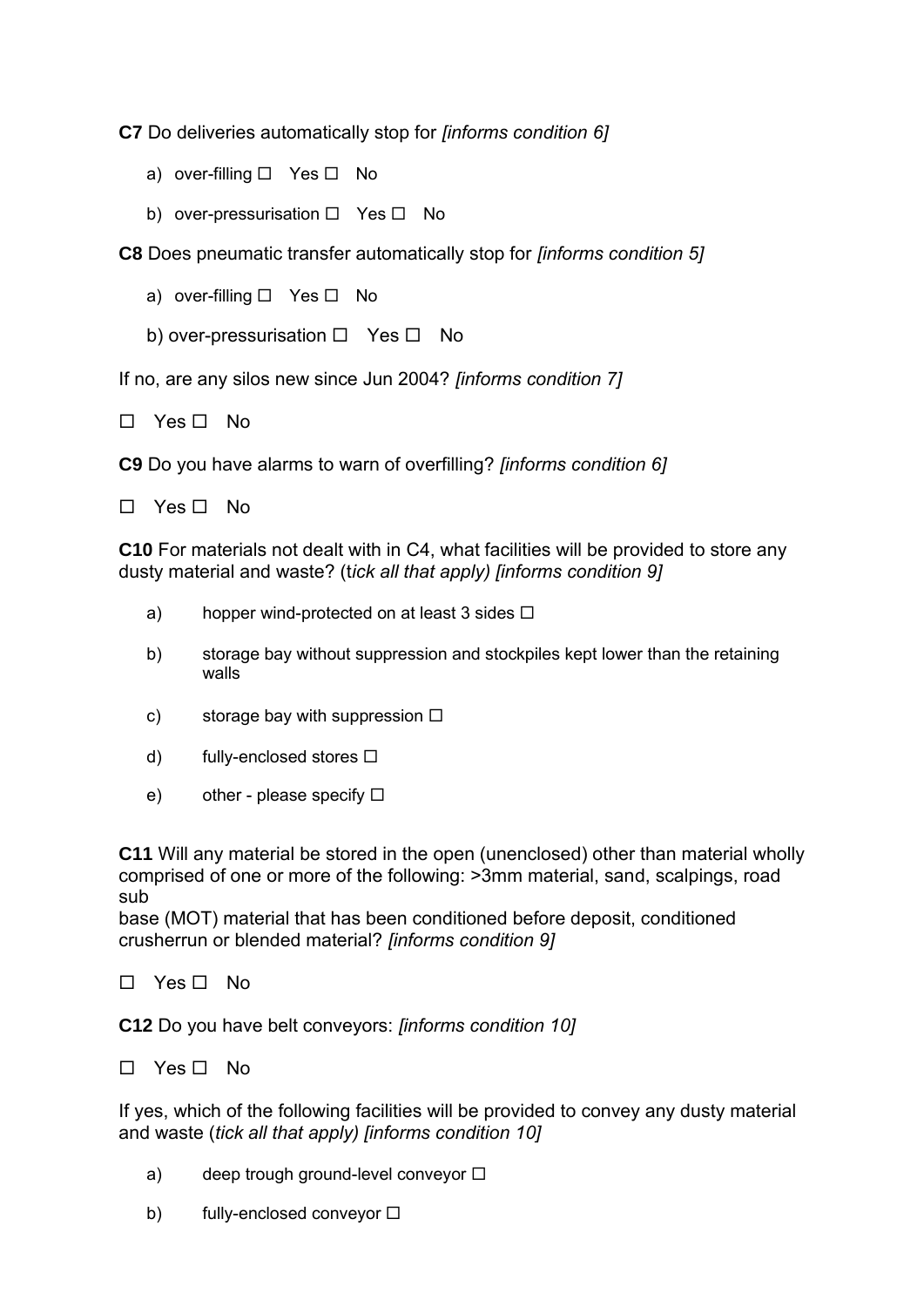- c) pneumatic handling system  $\Box$
- d) bucket elevator  $\square$
- e) wind boards  $\square$
- f) other please specify

**C13** Which of the following methods will be used to minimise emissions at belt conveyor transfer points, including free fall of material? *(tick all that apply) [informs condition 10]*

a) enclosed  $\square$ b) enclosed and ducted to arrestment equipment  $\Box$ 

c) fitted with a chute  $\square$ 

d)other - please specify

**C14** Which of the following techniques will be used to clean belt conveyors *(tick all that apply) [informs condition 10]*

- a) belt scrapers  $\square$
- b) catch plates  $\square$

c) other techniques for keeping the return belt clean and collecting the material removed by the cleaning – *please specify*

**C15** How will potentially dusty materials (including any raw materials, finished products and waste), arrive at or leave the site? *(tick all that apply) [informs Condition 11]*

| <b>Finished Products</b><br><b>Raw Materials</b> | Waste |
|--------------------------------------------------|-------|
|--------------------------------------------------|-------|

Road

Rail

**Other** 

**C16** How will potentially dusty materials, (including any raw material, finished products and waste) be transported within the site *(tick all that apply) [informs BAT]*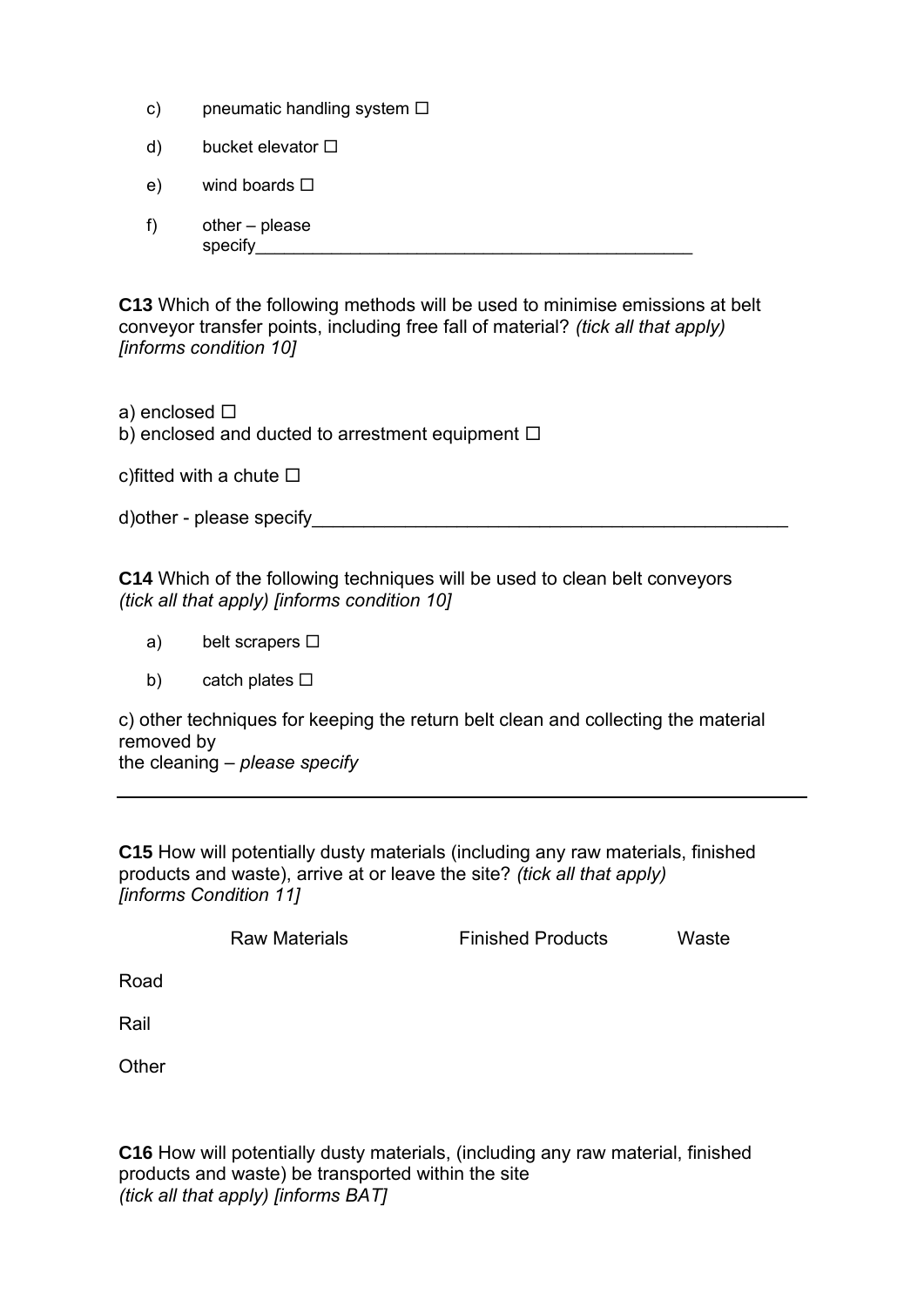- a) tanker  $\square$
- b) fully-enclosed transport  $\square$
- c) "canopied" rail wagons  $\square$
- d) transport  $\square$
- e) water suppression applied to the transported material  $\Box$
- f) aqueous polymer suppression applied to the transported material  $\Box$
- g) bagged □
- h) other please specify:

**C17** Do you have any quarry roads as part of the installation? *[informs condition 12]*

 $\Box$  Yes  $\Box$  No

**C18** Which techniques will you use to ensure that vehicles do not track material onto the highway? *[informs condition 13]*

a) body and wheel wash  $\Box$  Yes  $\Box$  No

b) wheel wash  $\Box$  Yes  $\Box$  No

c) hose and brush  $\Box$  Yes  $\Box$  No

d) sufficient distant to the site boundary on sealed road before leaving site  $\square$  Yes  $\square$  No

d) Other, *please describe*: \_\_\_\_\_\_\_\_\_\_\_\_\_\_\_\_\_\_\_\_\_\_\_\_\_\_\_\_\_\_\_\_\_\_\_\_\_\_\_\_\_\_ e)

**C19** Do you have environmental management procedures and policy? *[informs condition 3, 15 & 16]*

 $\Box$  Yes  $\Box$  No

#### **D Anything else**

Please tell us anything else you would like us to take account of. Document Reference: \_\_\_\_\_\_\_\_\_\_\_\_\_\_\_\_\_\_\_\_\_\_\_\_\_\_\_\_\_\_\_\_\_\_\_\_\_

## **E Application fee**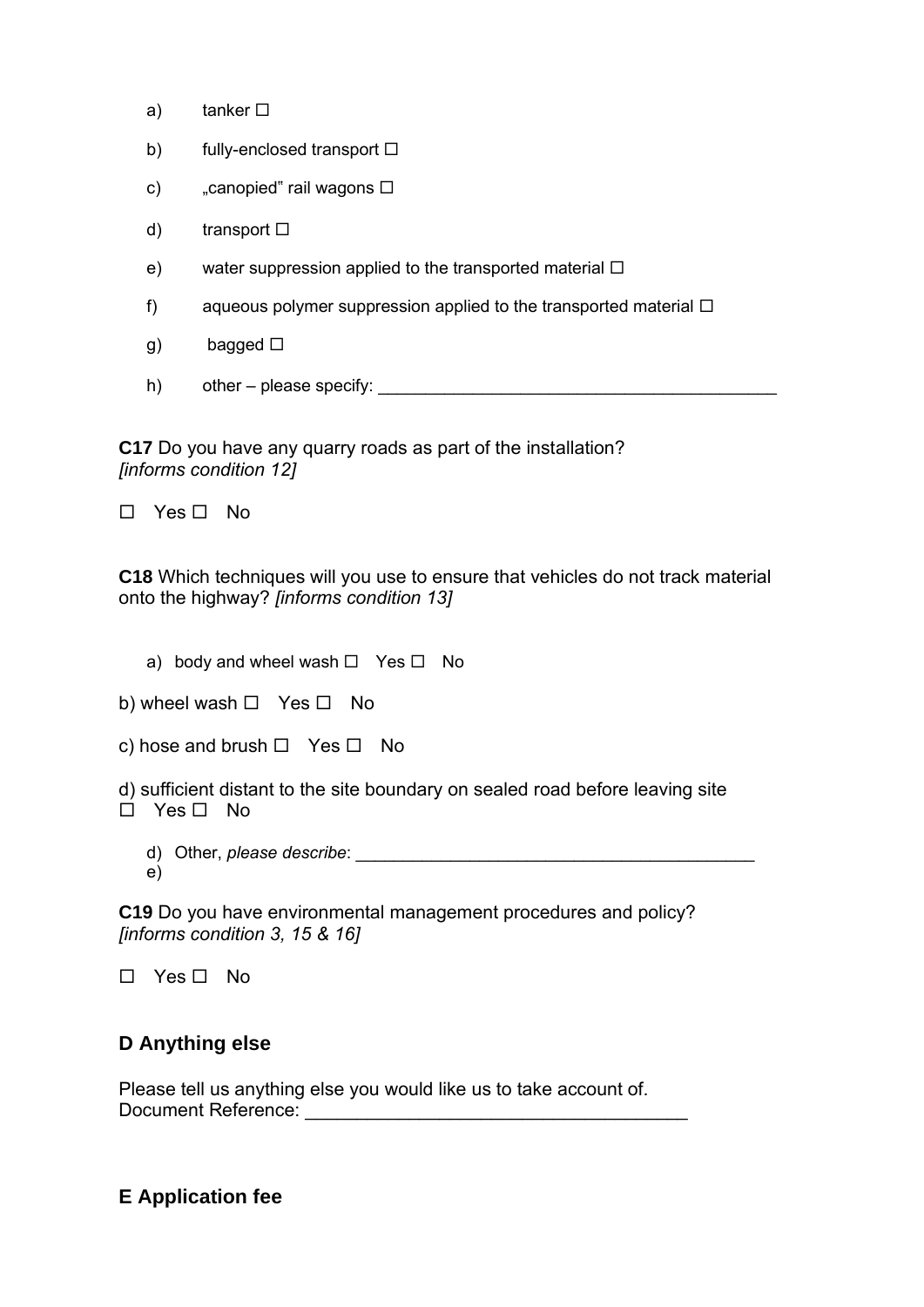You must enclose the relevant fee with your application. If you want to pay by BACS please contact prior to sending payment. If it gets sent to a general SMBC account it may take some time to find and hold up the process.

If your application is successful you will also have to pay an annual subsistence charge, so please say who you want invoices to be sent to.

## **F Protection of information**

**F1** Any confidential or national security info in your application?

\_\_\_\_\_\_\_\_\_\_\_\_\_\_\_\_\_\_\_\_\_\_\_\_\_\_\_\_\_\_\_\_\_\_\_\_\_\_\_\_\_\_\_\_\_\_\_\_\_

If there is any information in your application you think should be kept off the public register for confidentiality or national security reasons, please say what and why. General guidance manual chapter 8 advises on what may be excluded. (*Do not include any national security information in your application. Send it, plus the omitted information, to the Secretary of State or Welsh Ministers who will decide what, if anything, can be made public.)*

Document Reference :

#### **F2 Please note: data protection**

The information you give will be used by the Council to process your application. It will be

placed on the relevant public register and used to monitor compliance with the permit

conditions. We may also use and or disclose any of the information you give us in order to:

- consult with the public, public bodies and other organisations,
- carry out statistical analysis, research and development on environmental issues,
- provide public register information to enquirers,
- make sure you keep to the conditions of your permit and deal with any matters relating to

your permit

- investigate possible breaches of environmental law and take any resulting action,
- prevent breaches of environmental law,
- offer you documents or services relating to environmental matters,
- respond to requests for information under the Freedom of Information Act 2000 and the

Environmental Information Regulations 2004 (if the Data Protection Act allows) • assess customer service satisfaction and improve our service.

We may pass on the information to agents/representatives who we ask to do any of these

things on our behalf.

## **F3 Please note: it is an offence to provide false etc information**